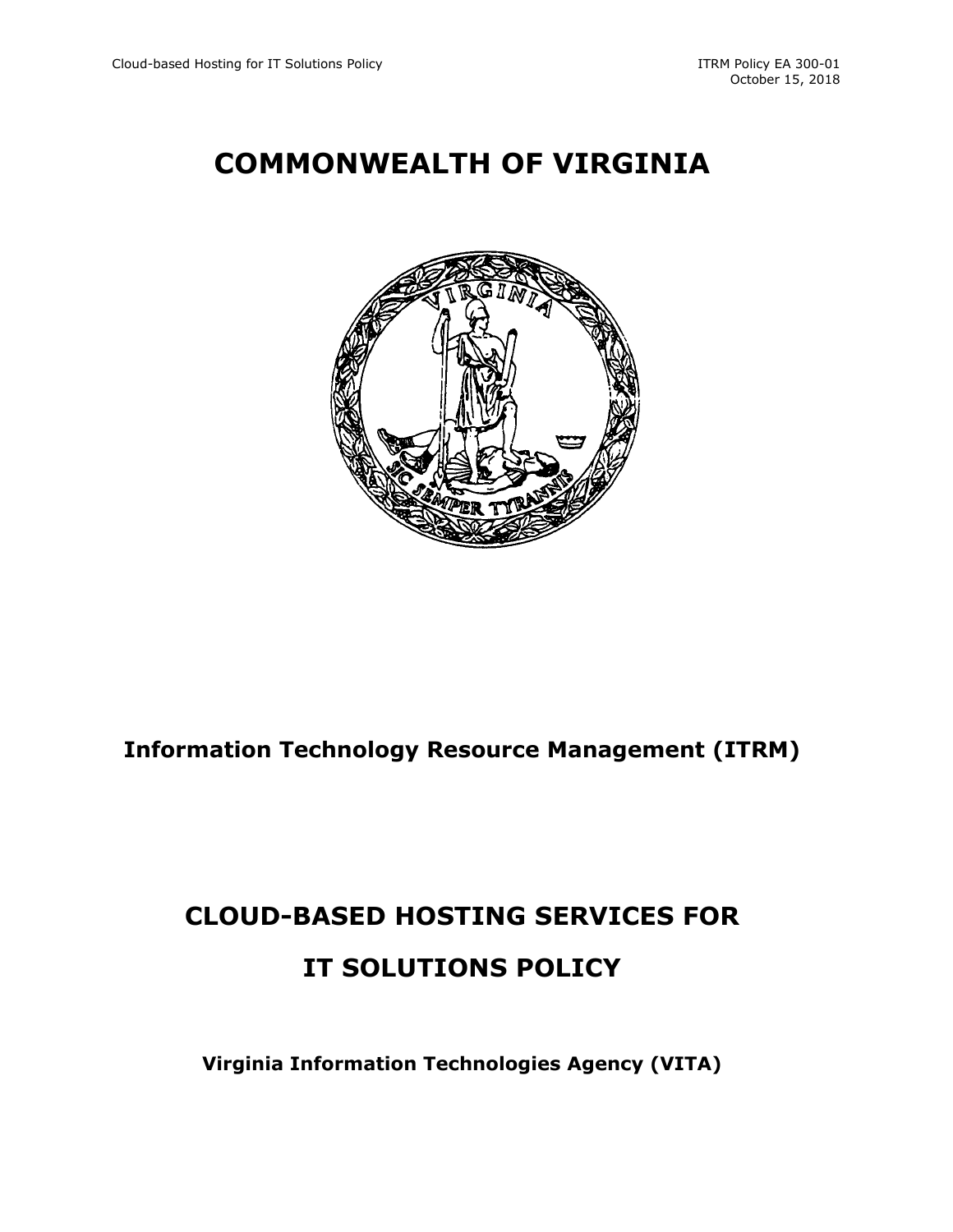### **Publication Version Control**

Questions related to this publication should be directed to the Enterprise Architecture (EA) Division in VITA. EA notifies Agency Information Technology Resources (AITRs) at all state agencies, institutions and other interested parties of proposed revisions to this document.

This following table contains a history of revisions to this publication.

| <b>Version</b> | <b>Date</b> | <b>Revision Description</b>        |  |  |
|----------------|-------------|------------------------------------|--|--|
| EA 300-01      | 10/15/2018  | Initial                            |  |  |
| EA 300-02      | 01/26/2022  | Revised to remove Appendix B, EO19 |  |  |
|                |             |                                    |  |  |
|                |             |                                    |  |  |
|                |             |                                    |  |  |

### **Identifying Changes in this Document**

- See the latest entry in the revision table above.
- Vertical lines in the left margin indicate the paragraph has changes or additions.
- Specific changes in wording are noted using *strikethroughs*, italics, and underlines; *strikethroughs indicating language that was deleted*; italics only indicating new/added language; and italics that is underlined indicating language that has changed.

The following examples demonstrate how the reader may identify updates and changes:

**Example with no change to text –** The text is the same. The text is the same. The text is the same.

**Example with revised text –** This text is the same. This text was deleted. A *wording change, update or clarification has been made in this text.* 

*Example of new section – This section of text is new.*

**Example of deleted section** - This section is deleted.

#### **Review Process**

VITA IT governance divisions provided the initial review of this publication.

#### **Online Review**

All Commonwealth agencies, stakeholders, and the public were encouraged to provide their comments through the Online Review and Comment Application (ORCA). All comments were carefully evaluated and individuals that provided comments were notified of the action taken.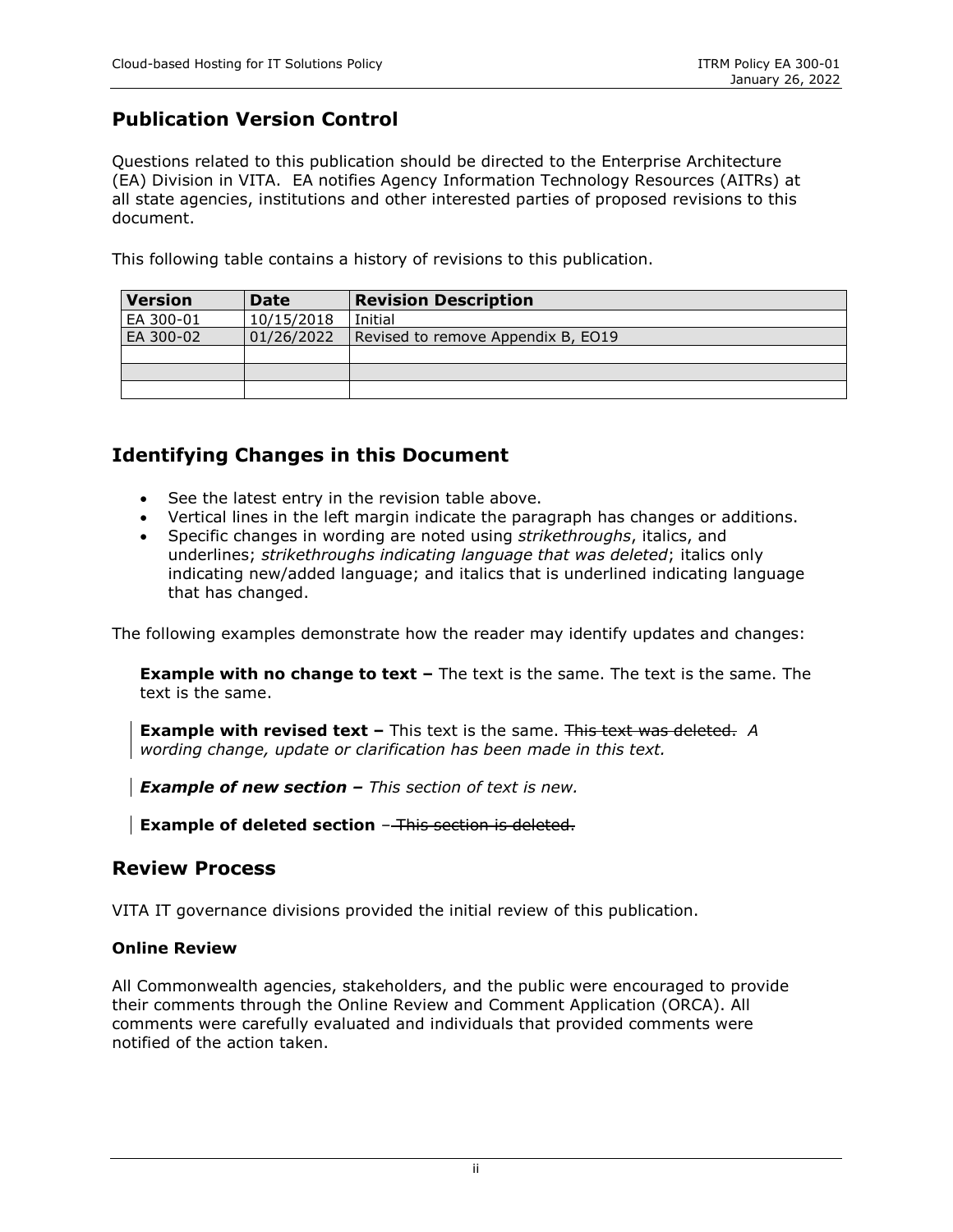### **Preface**

#### **Publication Designation**

COV ITRM Policy EA 300-01

#### **Subject**

Technology Policy

#### **Effective Date**

October 15, 2018

#### **Supersedes**

Initial version

#### **Scheduled Review:**

One (1) year from the effective date, then every two years thereafter.

#### **Authority**

*Code of Virginia*, §2.2-2007 (Powers of the CIO)

*Code of Virginia § 2.2-2007.1. (*Additional duties of the CIO relating to information technology planning and budgeting)

*Code of Virginia*, § 2.2-2010 (Additional powers of VITA)

*Code of Virginia, Chapter 20.1 of Title 2.2 (Virginia* 

*Information Technologies Agency)*

*Code of Virginia, § 2.2-1115 (D) (Procurement Violations)*

Chapter 806 of the 2013 Acts of Assembly, § 4- 5.04 (b), as amended and reenacted

*Code of Virginia,* § 2.2-2699.6 (Powers and duties of the ITAC)

#### **Scope**

This policy is applicable to all Executive Branch agencies and institutions of higher education (hereinafter collectively referred to as "agencies") that are responsible for the management, development, purchase and use of information technology resources in the Commonwealth of Virginia. This policy does not apply to research projects, research initiatives or instructional programs at public institutions of higher education.

#### **Purpose**

The purpose of this policy is to establish guiding principles for creating optimal business value from IT-enabled business investments at acceptable cost and risk.

#### **General Responsibilities**

#### *Chief Information Officer of the Commonwealth (CIO)*

Develops and approves statewide technical and data policies, standards and guidelines for information technology and related systems.

#### *Virginia Information Technologies Agency (VITA)*

At the direction of the CIO, VITA leads efforts that draft, review and update technical and data policies, standards, and guidelines for information technology and related systems. VITA uses requirements in IT technical and data related policies and standards when establishing contracts; reviewing procurement requests, agency *IT programs and* projects, budget requests and strategic plans; and when developing and managing IT related services

#### *Information Technology Advisory Council (ITAC)*

Advises the CIO and Secretary of Technology on the development, adoption and update of statewide technical and data policies, standards and guidelines for information technology and related systems.

#### *Executive Branch Agencies*

Provide input and review during the development, adoption and update of statewide technical and data policies, standards and guidelines for information technology and related systems.

#### **Related COV ITRM Policies, Standards, and Guidelines**

Enterprise Architecture Policy (EA200-Current Version)

Enterprise Architecture Standard (EA225-Current Version)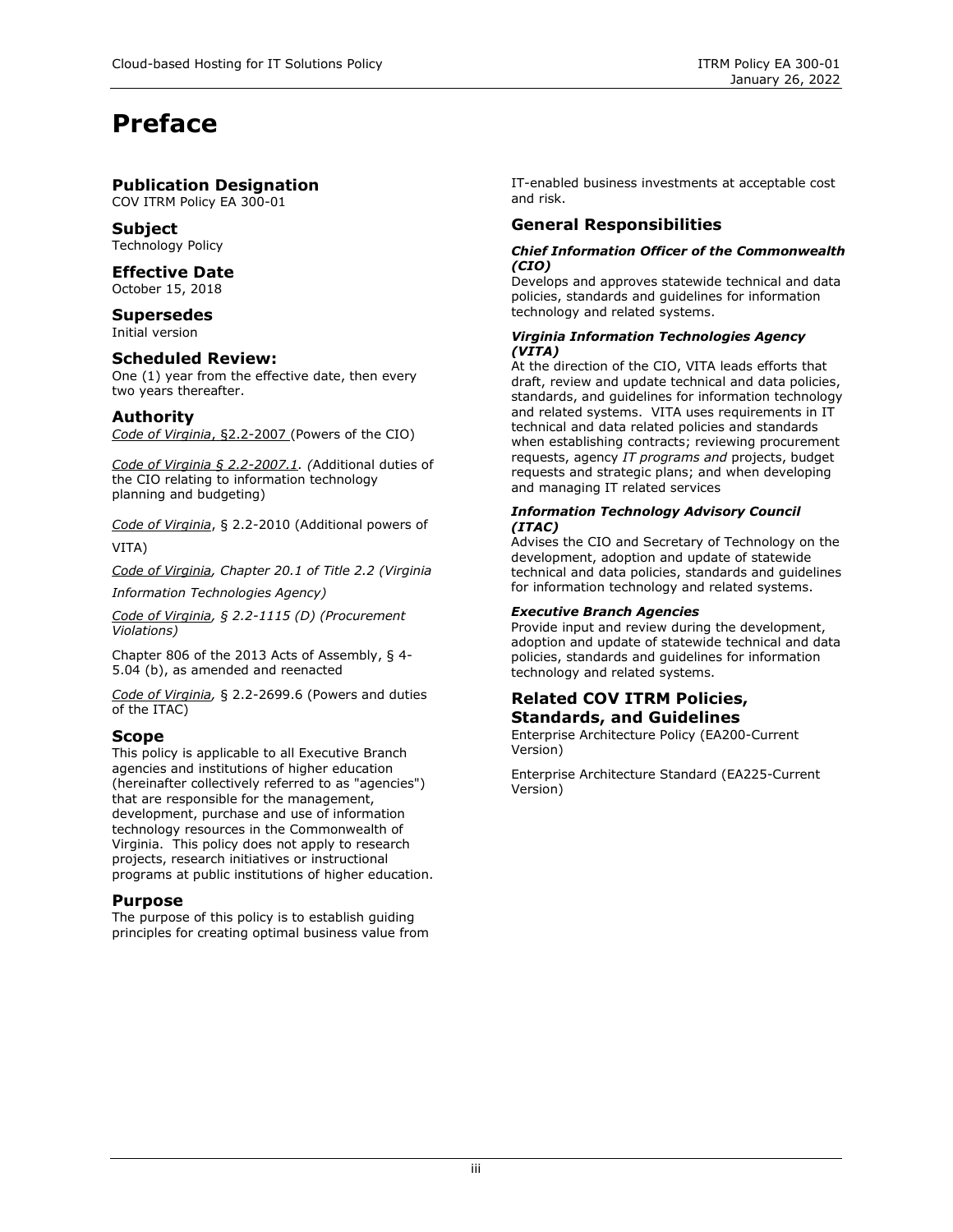## **Table of Contents**

| 1.0 Introduction                 |  |
|----------------------------------|--|
| 2.0 Glossary                     |  |
| 3.0 Cloud-based Hosting Services |  |
| Appendix A: Definitions          |  |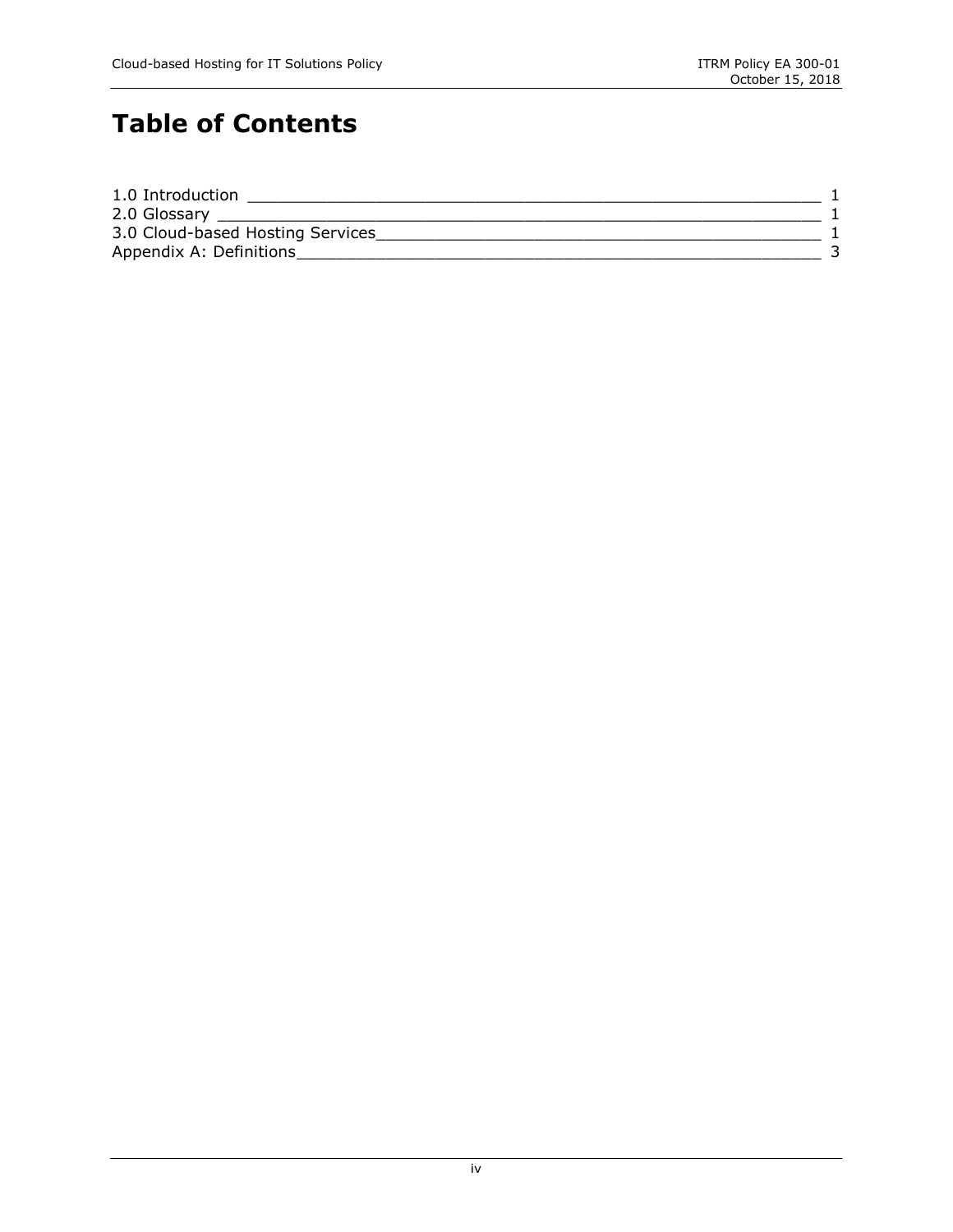## <span id="page-4-0"></span>**1.0 Introduction**

The purpose of this policy is to provide direction on how the commonwealth should create, govern and utilize cloud-based hosting services for IT solutions. This policy applies to everyone providing and managing the provision of IT hosting services for COV IT solutions, including those not considered part of the VITA enterprise.

## <span id="page-4-1"></span>**2.0 Glossary**

As appropriate, terms and definitions used in this document can be found in the COV ITRM IT Glossary. The COV ITRM IT Glossary may be referenced on the ITRM Policies, Standards and Guidelines web page on the VITA website at.

https://www.vita.virginia.gov/media/vitavirginiagov/it-governance/psgs/pdf/comp-ITRMGlossary-v3.1.a-2018.pdf

### <span id="page-4-2"></span>**3.0 Cloud-based Hosting Services**

#### *Vision*

*The commonwealth will provide a comprehensive portfolio of cloud-based IT solution hosting services, maximize cloud readiness, enable informed hosting decision-making by agencies/customers while ensuring and maintaining the appropriate security of commonwealth data. (adopted by VITA Customer Advisory Council (CAC))*

### *Strategy*

#### **The commonwealth will:**

- Deploy cloud-based IT solution hosting services integrated with traditional and other hosting services
- Create COV ITRM standards to support this policy, vision, and strategy
- Apply governance to all IT hosting services while ensuring vulnerabilities, risks, and impacts to business operations are weighed against the advantages of adopting cloud-based hosting services for specific agency/customer IT solutions

#### **Agencies/customers will:**

- Evaluate all existing and new IT solutions for cloud readiness as defined by COV policies and standards
- Determine the future state for all existing IT solutions
- Develop business cases to determine if current IT solutions that could be made cloud ready should be migrated to cloud-based services (private, community, public, and/or hybrid)
- Ensure all new IT solutions will either be cloud ready, or will have documented and approved business/technical exceptions
- Utilize cloud-based services for all cloud ready IT (new or existing) solutions or have a documented business rationale for not using those services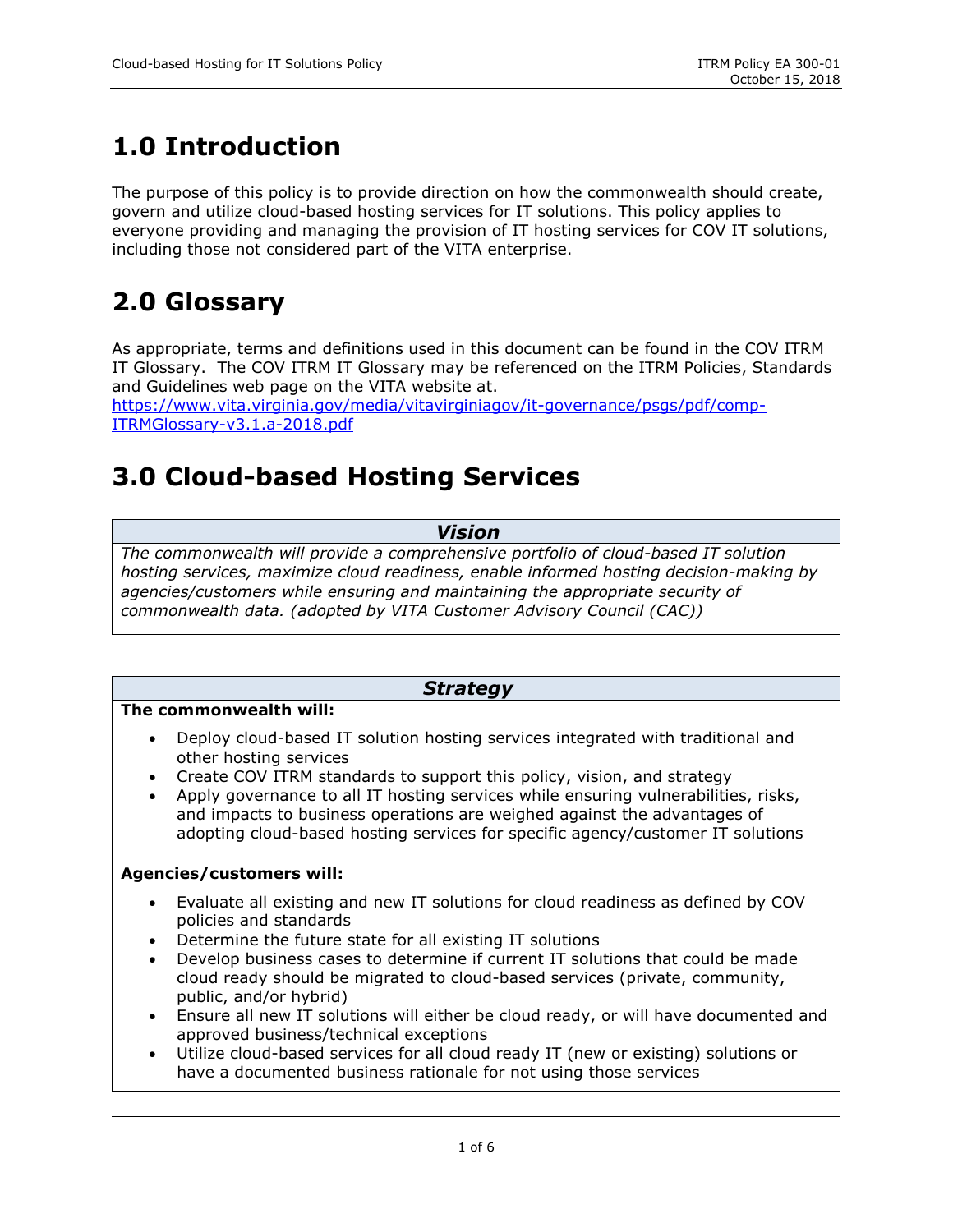#### *Objectives*

- **1. Framework –** Publish COV definitions of cloud computing and establish an IT solution service hosting framework that includes integration of cloud-based with non-cloudbased hosting services
- **2. Services –** Select, implement, and integrate cloud-based hosting services needed for IT solutions
- **3. Suppliers –** Define NIST compliant cloud-based hosting supplier service requirements and select the suppliers to provide needed services
- **4. Agencies/customers –** Establish and implement a methodology for determining which cloud-based hosting services can and should be consumed for agency IT solutions
- **5. Governance –** Define and implement governance processes for cloud-based hosting services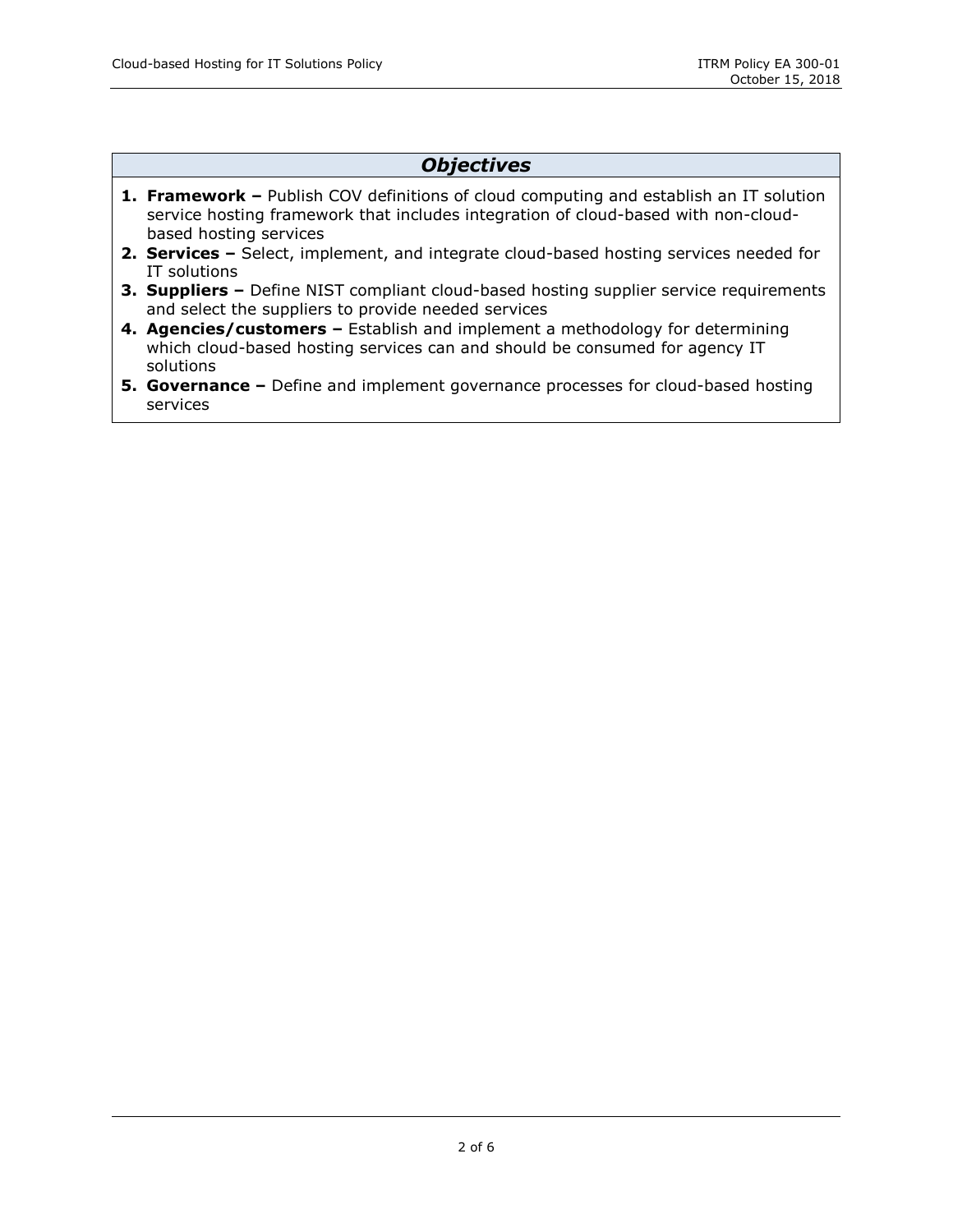### <span id="page-6-0"></span>**Appendix A: Definitions**

The NIST framework is composed of three service models, four deployment models, and five essential characteristics. The following definitions are from: *The NIST Definition of Cloud Computing; 800-145; September 2011.*

*Cloud computing* is a model for enabling ubiquitous, convenient, on-demand network access to a shared pool of configurable computing resources (e.g., networks, servers, storage, applications, and services) that can be rapidly provisioned and released with minimal management effort or service provider interaction.

#### **Three Service Models**

| <b>Service Models</b> |      |      |  |  |
|-----------------------|------|------|--|--|
| laaS                  | PaaS | SaaS |  |  |

*Infrastructure as a Service (IaaS) -* the capability provided to the consumer is to provision processing, storage, networks, and other fundamental computing resources where the consumer is able to deploy and run arbitrary software, which can include operating systems and applications. The consumer does not manage or control the underlying cloud infrastructure but **has control** over operating systems, storage, and deployed applications; and possibly limited control of select networking components (e.g., host firewalls).

*Platform as a Service (PaaS)* **-** the capability provided to the consumer is to deploy onto the cloud infrastructure consumer-created or acquired applications created using programming languages, libraries, services, and tools supported by the provider. The consumer does not manage or control the underlying cloud infrastructure including network, servers, **operating systems**, or storage, but has control over the deployed applications and possibly configuration settings for the application-hosting environment.

*Software as a Service (SaaS) -* the capability provided to the consumer is to use the provider's applications running on a cloud infrastructure. The applications are accessible from various client devices through either a thin client interface, such as a web browser (e.g., web-based email), or a program interface. The consumer does not manage or control the underlying cloud infrastructure including network, servers, operating systems, storage, or even individual **application capabilities**, with the possible exception of limited user-specific application configuration settings.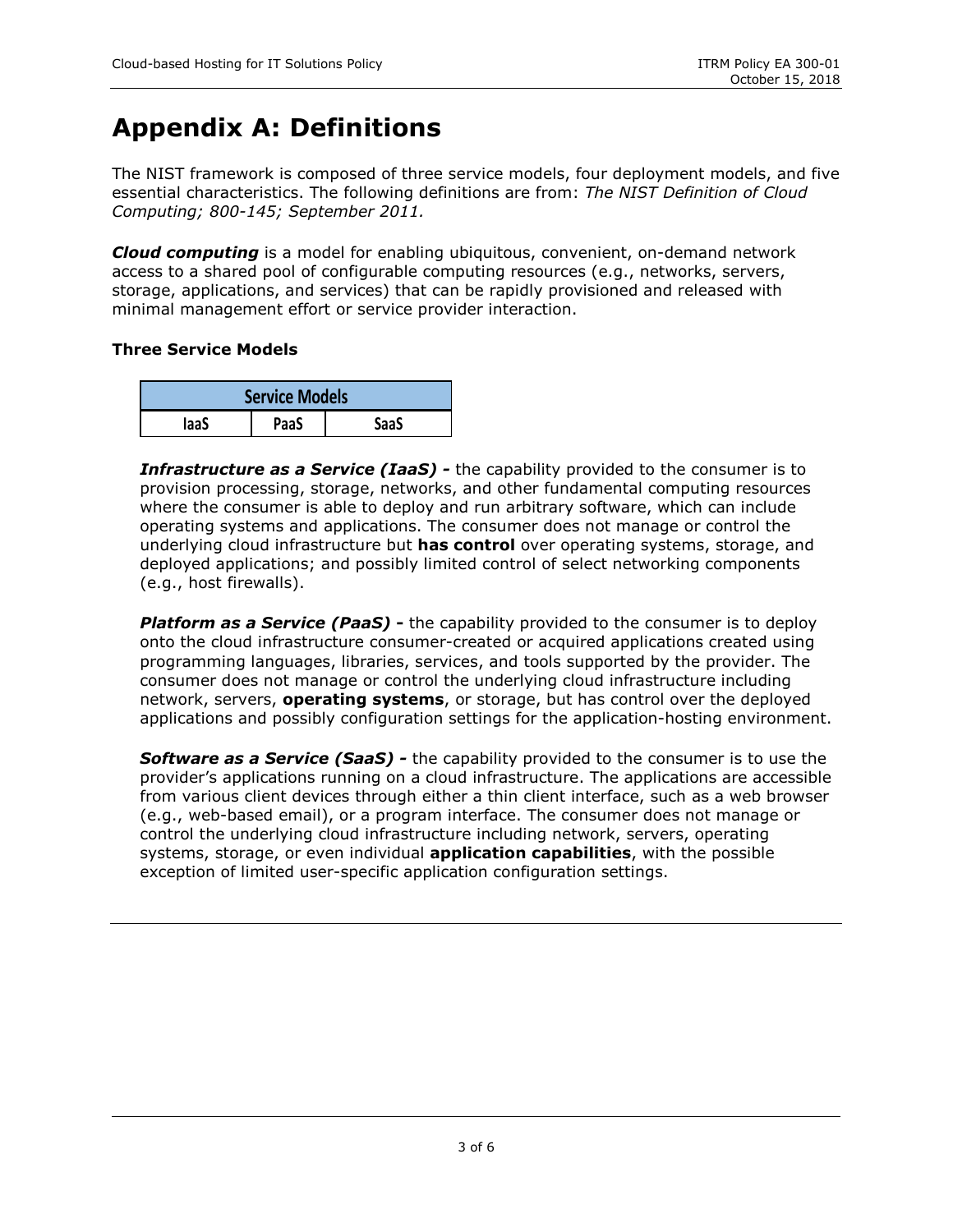#### **Four Deployment models**

| <b>Service Models</b>    |                                            |      |  |  |  |
|--------------------------|--------------------------------------------|------|--|--|--|
| laaS                     | PaaS                                       | SaaS |  |  |  |
| <b>Deployment Models</b> |                                            |      |  |  |  |
| <b>Hybrid Cloud</b>      |                                            |      |  |  |  |
|                          | Private Cloud Community Cloud Public Cloud |      |  |  |  |

**Private cloud -** The cloud infrastructure is provisioned for exclusive use by a single organization comprising multiple consumers (e.g., business units). It may be owned, managed, and operated by the organization, a third party, or some combination of them, and it may exist on or off premises. Private cloud options include: (Microsoft Cloud Services Foundation Reference Model (CSFRM)

- *Self-hosted Private Cloud -* a Self-hosted Private Cloud provides the benefit of architectural and operational control, utilizes the existing investment in people and equipment, and provides a dedicated on-premises environment that is internally designed, hosted, and managed.
- *Hosted Private Cloud* **-** a Hosted Private Cloud is a dedicated environment that is internally designed, externally hosted, and externally managed. It blends the benefits of controlling the service and architectural design with the benefits of datacenter outsourcing.
- *Private Cloud Appliance -* a Private Cloud Appliance is a dedicated environment procured from a supplier that is designed by that supplier with provider/market driven features and architectural control, is internally hosted, and externally or internally managed. It blends the benefits of using predefined functional architecture and lower deployment risk with the benefits of internal security and control.

*Community cloud -* the cloud infrastructure is provisioned for exclusive use by a specific community of consumers from organizations that have shared concerns (e.g., mission, security requirements, policy, and compliance considerations). It may be owned, managed, and operated by one or more of the organizations in the community, a third party, or some combination of them, and it may exist on or off premises.

**Public cloud -** the cloud infrastructure is provisioned for open use by the general public. It may be owned, managed, and operated by a business, academic, or government organization, or some combination of them. It exists on the premises of the cloud provider.

*Hybrid cloud* **-** the cloud infrastructure is a composition of two or more distinct cloud infrastructures (private, community, or public) that remain unique entities, but are bound together by standardized or proprietary technology that enables data and application portability (e.g., cloud bursting for load balancing between clouds). *The COV hybrid cloud will consist of at least one private cloud, more than one public (utility) cloud, more than one community (gov/FedRAMP)) cloud, and integration between these cloud hosting services.*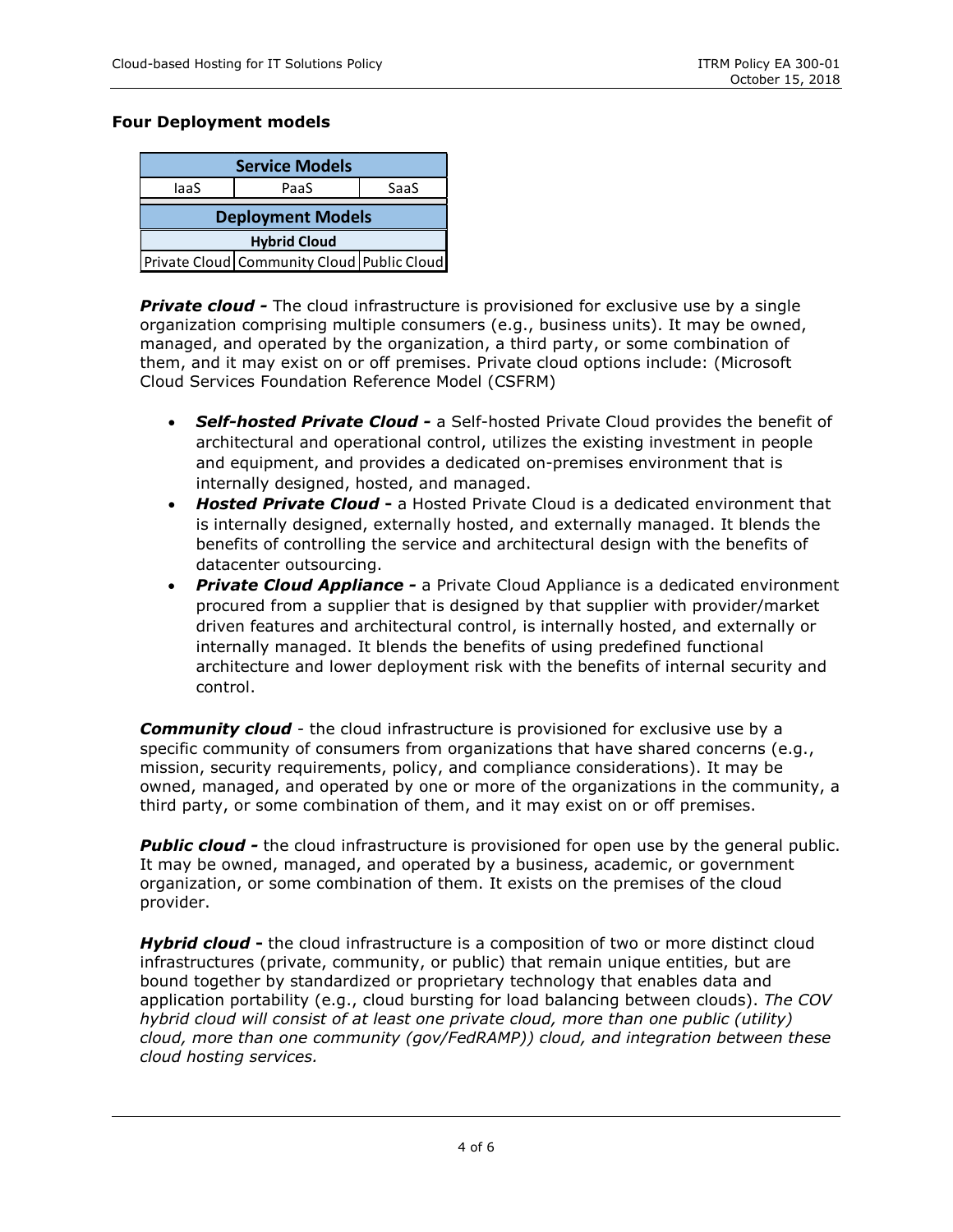#### **Five Essential Characteristics**

*On-demand self-service -* a consumer can unilaterally provision computing capabilities, such as server time and network storage, as needed automatically without requiring human interaction with each service provider.

*Broad network access -* capabilities are available over the network and accessed through standard mechanisms that promote use by heterogeneous thin or thick client platforms (e.g., mobile phones, tablets, laptops, and workstations).

*Resource pooling -* the provider's computing resources are pooled to serve multiple consumers using a multi-tenant model, with different physical and virtual resources dynamically assigned and reassigned according to consumer demand. There is a sense of location independence in that the customer generally has no control or knowledge over the exact location of the provided resources but may be able to specify location at a higher level of abstraction (e.g., country, state, or datacenter). Examples of resources include storage, processing, memory, and network bandwidth.

*Rapid elasticity -* capabilities can be elastically provisioned and released, in some cases automatically, to scale rapidly outward and inward commensurate with demand. To the consumer, the capabilities available for provisioning often appear to be unlimited and can be appropriated in any quantity at any time.

*Measured service -* cloud systems automatically control and optimize resource use by leveraging a metering capability at some level of abstraction appropriate to the type of service (e.g., storage, processing, bandwidth, and active user accounts). Resource usage can be monitored, controlled, and reported, providing transparency for both the provider and consumer of the utilized service.

#### **Additional Hosting Options**

*Traditional –* traditional hosting services include physical and virtual servers that do not meet the five NIST characteristics defined above. These services can be provided onpremise or off-premise (eGov). Implementation of a hybrid cloud model could be extended to cover these type of services within the service and management model.

*Appliances -* generally a separate and discrete hardware device with integrated software (firmware), specifically designed to provide a specific computing resource. These are generally "closed and sealed" – not serviceable by the owner. The hardware and software are pre-integrated and pre-configured before delivery to customer, to provide a "turn-key" solution to a particular problem. Unlike general purpose computers, appliances are generally not designed to allow the customers to change the software (including the underlying operating system), or to flexibly reconfigure the hardware.